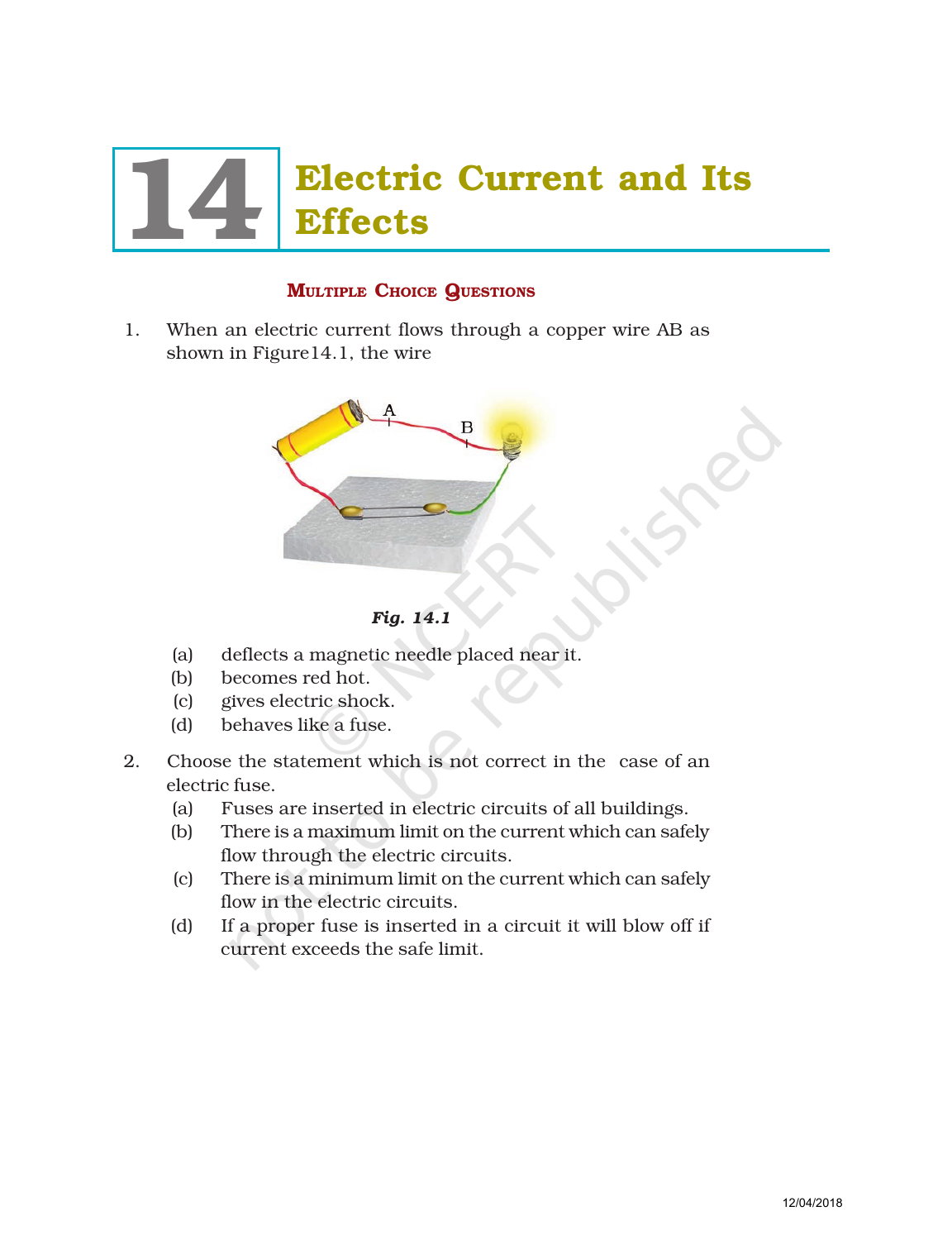- 3. Three bulbs A, B, C are connected in a circuit as shown in Figure 14.2. When the switch is 'ON'
	- (a) bulb C will glow first.
	- (b) bulb B and C will glow simulaneously and bulb A will glow after some time.
	- (c) all the bulbs A,B and C will glow at the same time.
	- (d) the bulbs will glow in the order A, B and C.



*Fig. 14.2*

- 4. When a switch is in OFF position,
	- (i) circuit starting from the positive terminal of the cell stops at the switch.
	- (ii) circuit is open.
	- (iii) no current flows through it.
	- (iv) current flows after some time.

Choose the combination of correct answer from the following.

- (a) all are correct
- (b) (ii) and (iii) are correct
- (c) only (iv) is correct
- (d) only (i) and (ii) are correct
- 5. Which of the following precautions need not be taken while using electric gadgets/appliances/circuit?
	- (a) We should never touch a lighted electric bulb connected to the mains.
	- (b) We should never experiment with the electric supply from the mains or a generator or an inverter.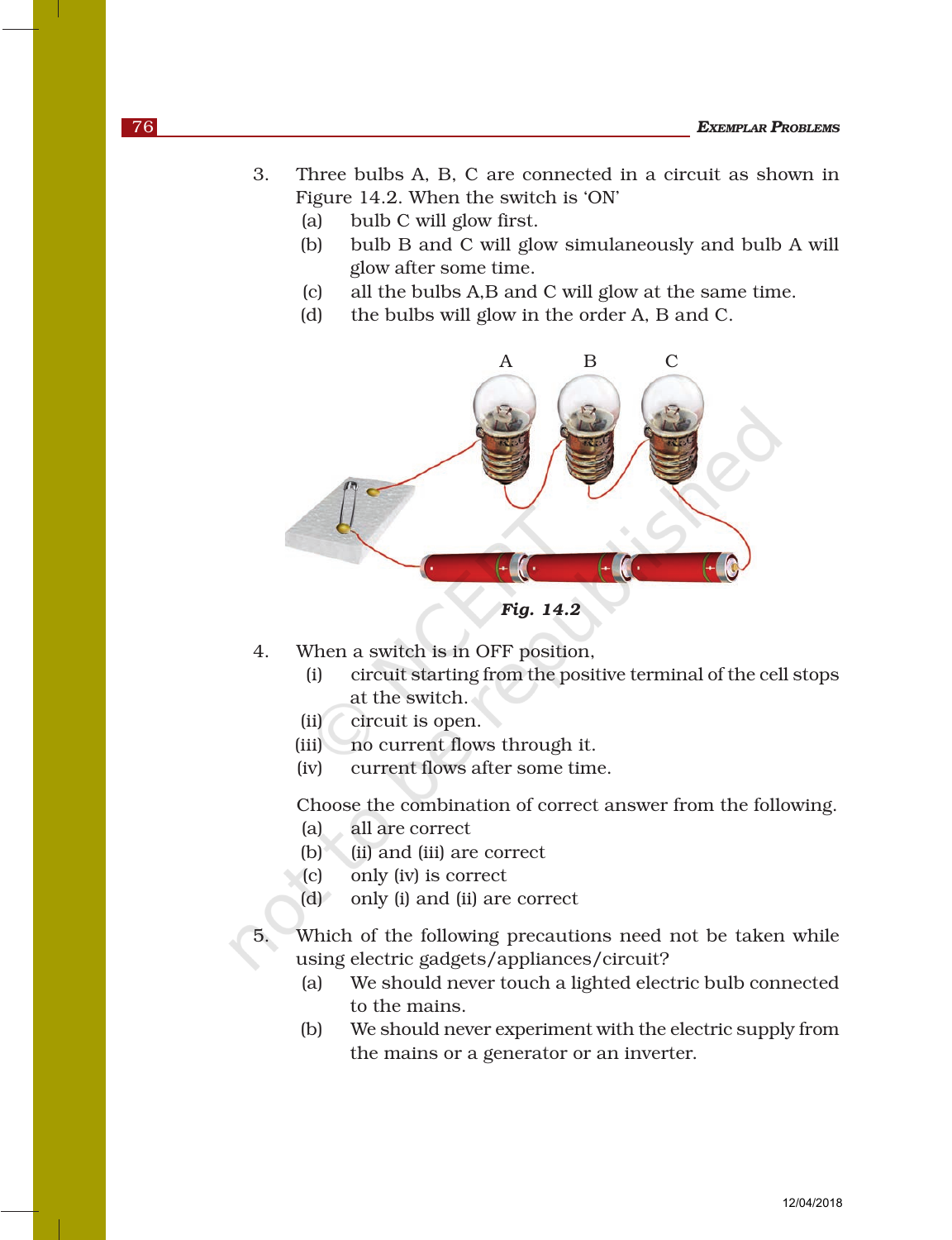- (c) We should never use just any wire or strip of metal in place of a fuse.
- (d) We should never turn the switch in ON position.

## VERY SHORT ANSWER QUESTIONS

- 6. Which property of a conducting wire is utilised in making electric fuse?
- 7. Name the device used these days in place of electric fuses in electrical circuits.
- 8. Fill in the blanks:
	- (i) Our body is a  $\qquad \qquad$  of electricity.
	- (ii) An electric cell produces electricity from the \_\_\_\_\_\_\_\_\_\_ \_\_\_\_\_\_\_\_\_\_\_ in it.
	- (iii) In an electric circuit a fuse is a prevent possible fire.
	- (iv) A combination of two or more cells is called a \_\_\_\_\_\_\_\_\_.
- 9. Unscramble the following words:
	- (i) TBTAYER
	- (ii) SFEU
	- (iii) HTRCO
	- (iv) HICWTS
- 10. Paheli does not have a night lamp in her room. She covered the bulb of her room with a towel in the night to get dim light. Has she taken the right step? Give one reason to justify your answer.
- 11. Why are compact fluorescent lamps (CFLs) preferred over electric bulbs?
- 12. Why is an electric fuse required in all electrical appliances?

### **SHORT ANSWER QUESTIONS**

13. Can we use the same fuse in a geyser and a television set? Explain.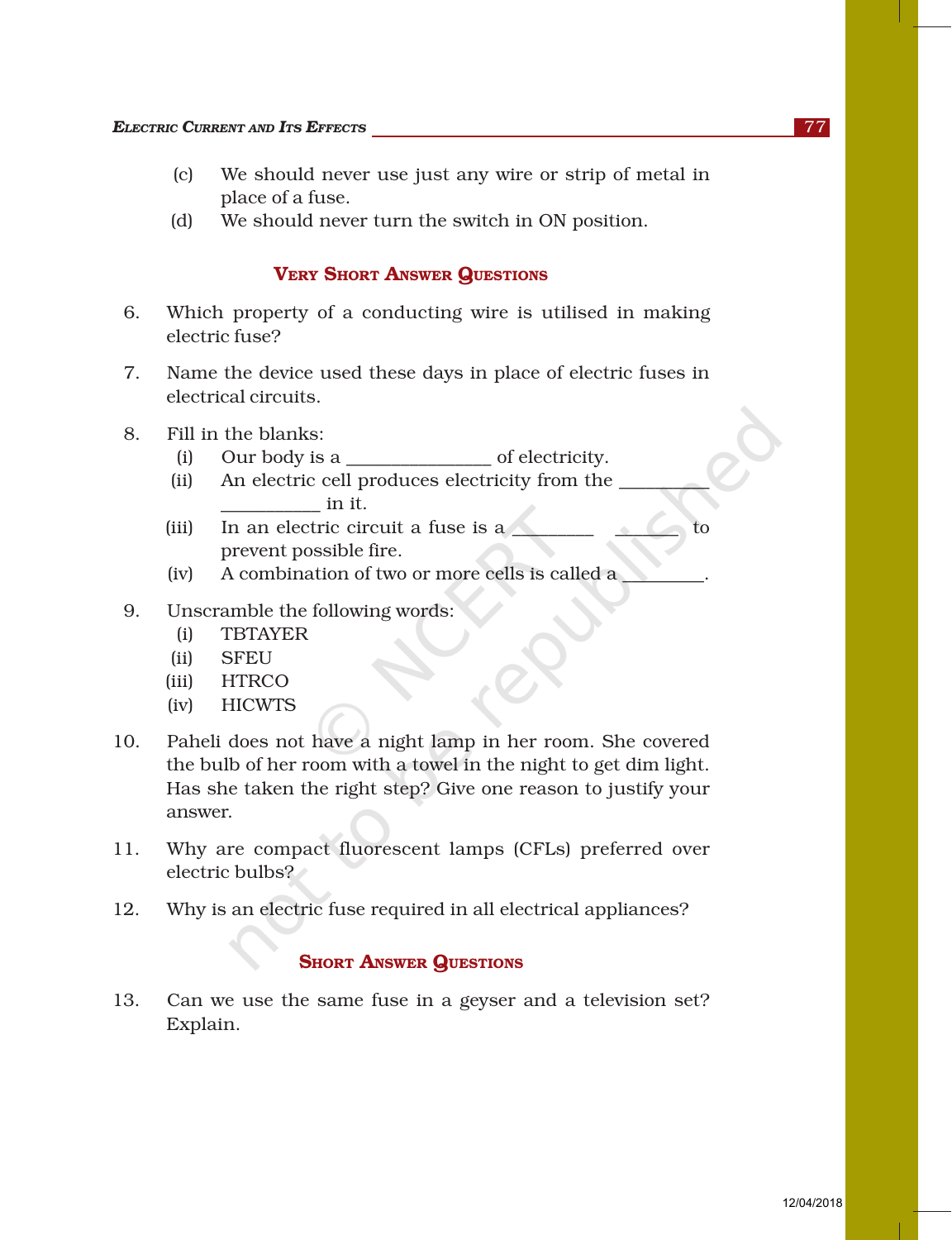- 14. Name two electric devices for each where (i) heating effect of current is used and (ii) magnetic effect of current is used.
- 15. Why do we cover plug pin holes which are within the reach of children with cellotape or a plastic cover when not in use?
- 16. Boojho made an electromagnet by winding 50 turns of wire over an iron screw. Paheli also made an electromagnet by winding 100 turns over a similar iron screw. Which electro magnet will attract more pins? Give reason.

### LONG ANSWER QUESTIONS

17. Your teacher has shown you the following activity.



Activity: Teacher has wound a long insulated piece of wire around an iron nail in the form of a coil. Free ends of the wire are connected to a cell through a switch as shown in the Figure 14.3. The current is switched on and some pins are placed near the ends of the nail.

Write down any three questions that come to your mind about this activity.

18. Paheli took a wire of length 10 cm. Boojho took a wire of 5 cm of the same material and thickness. Both of them connected the wires as shown in the circuit given in Figure 14.4. The current flowing in both the circuits is the same.

> (i) Will the heat produced in both the cases be equal? Explain.